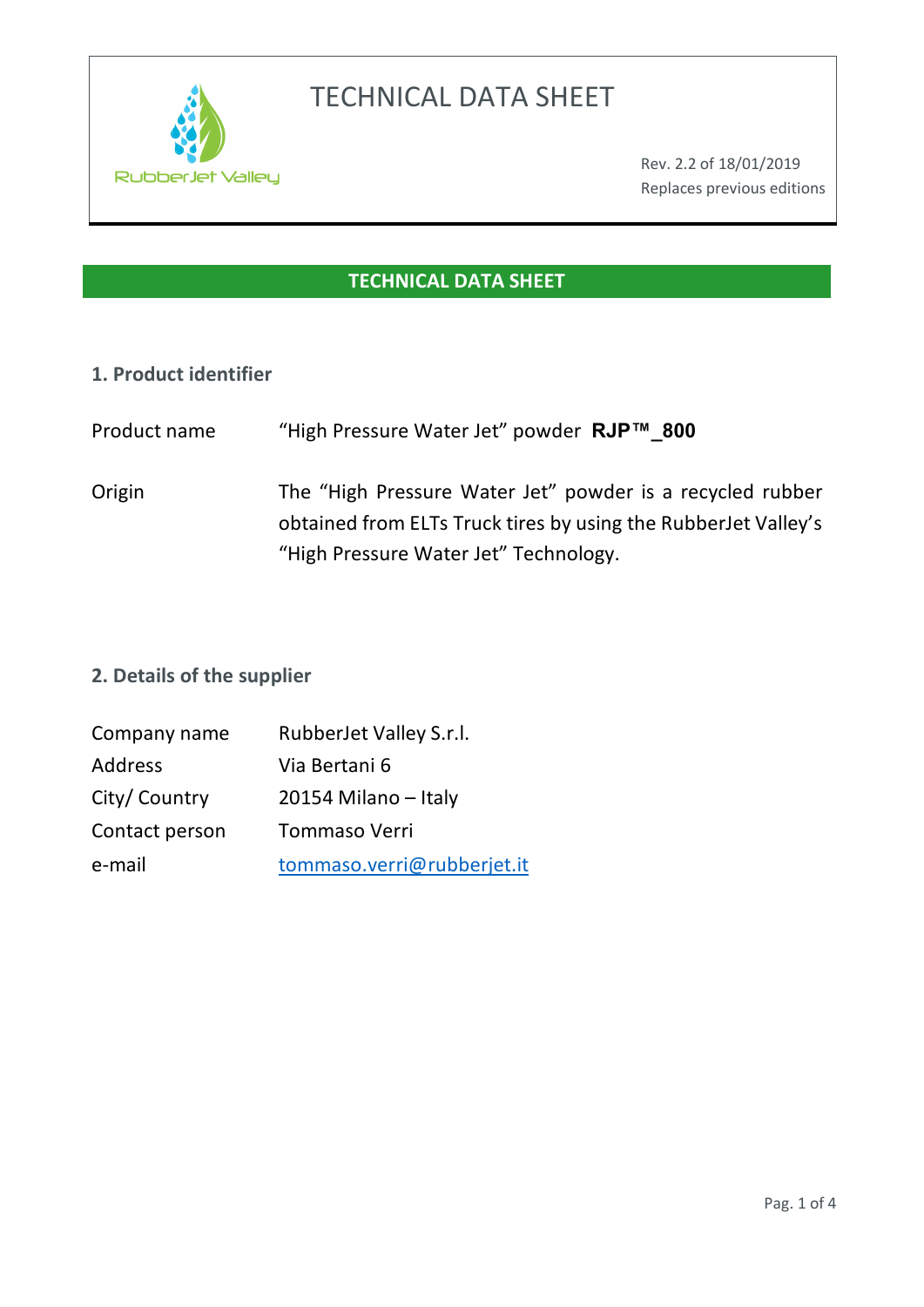



# **3. Physical and Chemical Properties**

| Property                          | <b>Nominal Value</b> | Unit | <b>Testing Procedures</b> |
|-----------------------------------|----------------------|------|---------------------------|
|                                   |                      |      |                           |
| <b>Particle Size Distribution</b> |                      |      |                           |
|                                   |                      |      |                           |
| $>0.8$ mm                         | 0.0                  | $\%$ |                           |
| $0.8 - 0.6$ mm                    | 0.5                  | $\%$ |                           |
| $0.6 - 0.45$ mm                   | 14.3                 | $\%$ |                           |
| $0.45 - 0.3$ mm                   | 69.2                 | $\%$ | CEN TS 14243: 2010        |
| $0.3 - 0.2$ mm                    | 15.7                 | $\%$ | Punto 5.5                 |
| $0.2 - 0.125$ mm                  | 0.2                  | $\%$ |                           |
| $0.125 - 0.09$ mm                 | 0.0                  | $\%$ |                           |
| $0.09 - 0.045$ mm                 | 0.0                  | $\%$ |                           |
| $< 0.045$ mm                      | 0.0                  | $\%$ |                           |
| Humidity                          | 0.7                  | $\%$ | ASTM D 1509-95 (2007)     |
| <b>Content of metal fibers</b>    | 0.01                 | $\%$ | CEN TS 14243: 2010        |
|                                   |                      |      | Annex A                   |
| <b>Content of textile fibers</b>  | < 0.001              | $\%$ | CEN TS 14243: 2010        |
|                                   |                      |      | Annex B                   |
| <b>Other impurities</b>           | 0.5                  | $\%$ | CEN TS 14243: 2010        |
|                                   |                      |      | Annex C                   |
| <b>Content of Rubber</b>          | 59.0                 | $\%$ | ASTM D 5603 (2008)        |
| <b>Content of Carbon Black</b>    | 30.7                 | $\%$ | ASTM D 5603 (2008)        |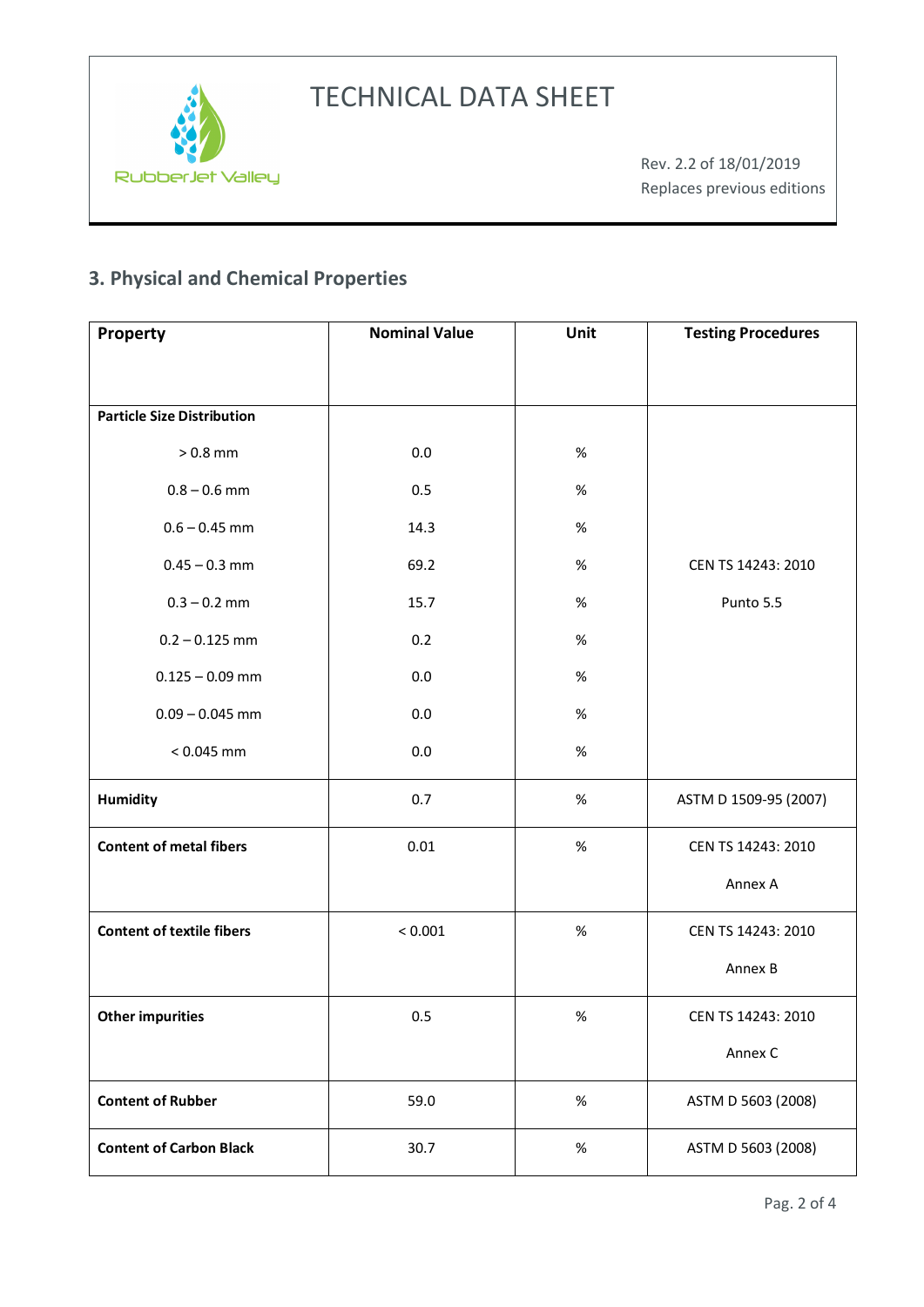

# TECHNICAL DATA SHEET

| <b>Content of Ashes</b>        | 1.9 | % | ASTM D 5603 (2008) |
|--------------------------------|-----|---|--------------------|
| <b>Extraction with Acetone</b> | 5,4 | % | ASTM D 297 (2013)  |

## **4. Surface Appreciation**

#### **Electron microscope (SEM)**

The images obtained with the electron microscope are visible below:

## **Figure 1 – Powder at 20X**